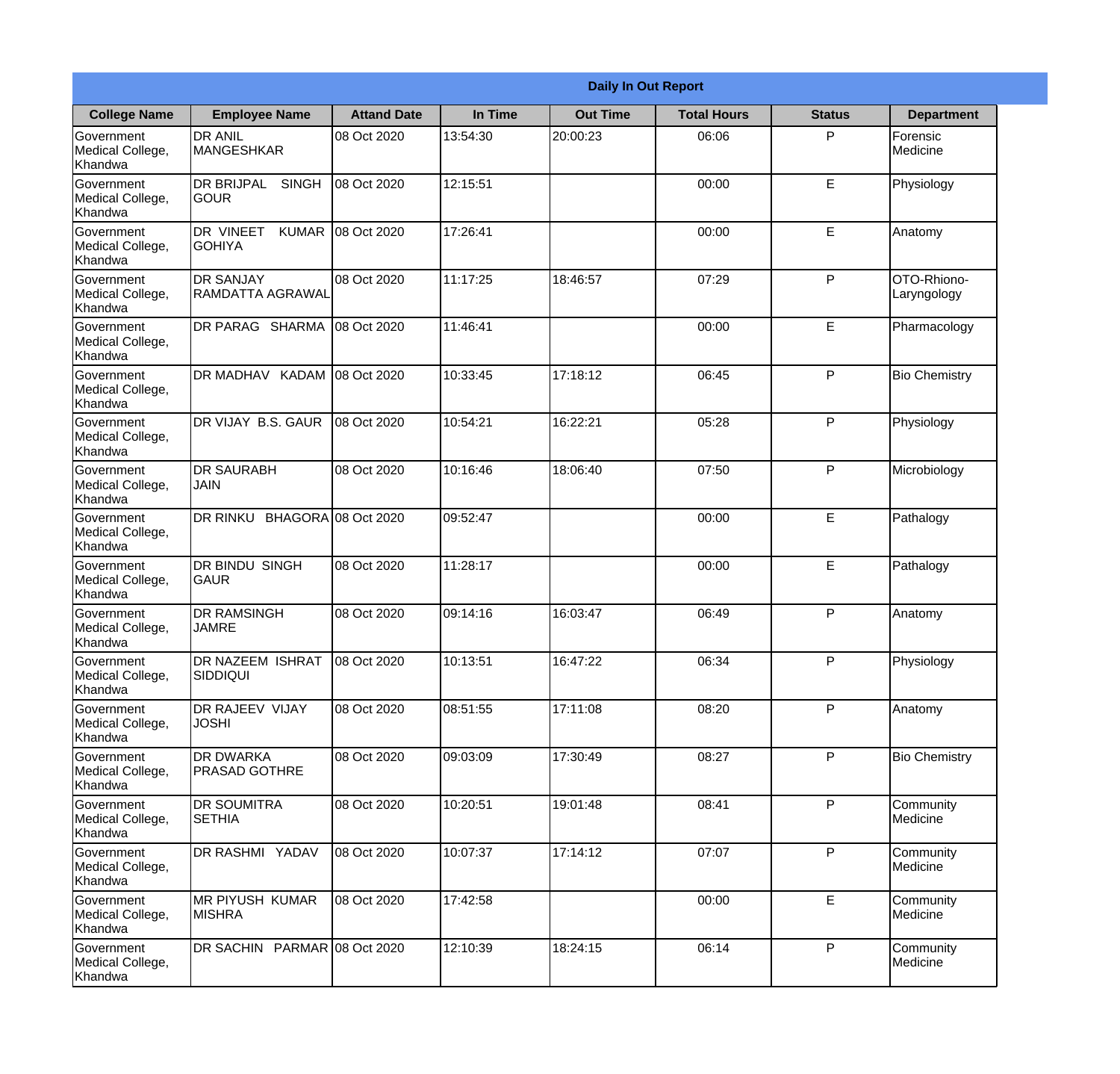| <b>Designation</b>                  | <b>Category</b> |
|-------------------------------------|-----------------|
| Assistant Professor   Para Clinical |                 |
| Demonstrator/Tutor   Non Clinical   |                 |
| Professor                           | Non Clinical    |
| Professor                           | Clinical        |
| Professor                           | Para Clinical   |
| Assistant Professor                 | Non Clinical    |
| Associate Professor Non Clinical    |                 |
| Associate Professor Para Clinical   |                 |
| Assistant Professor   Para Clinical |                 |
| Associate Professor   Para Clinical |                 |
| Demonstrator/Tutor                  | Non Clinical    |
| Professor                           | Non Clinical    |
| Assistant Professor   Non Clinical  |                 |
| Demonstrator/Tutor   Non Clinical   |                 |
| <b>Assistant Professor</b>          | Para Clinical   |
| <b>Assistant Professor</b>          | Para Clinical   |
| Statistician                        | Para Clinical   |
| <b>Assistant Professor</b>          | Para Clinical   |

**Daily In Out Report**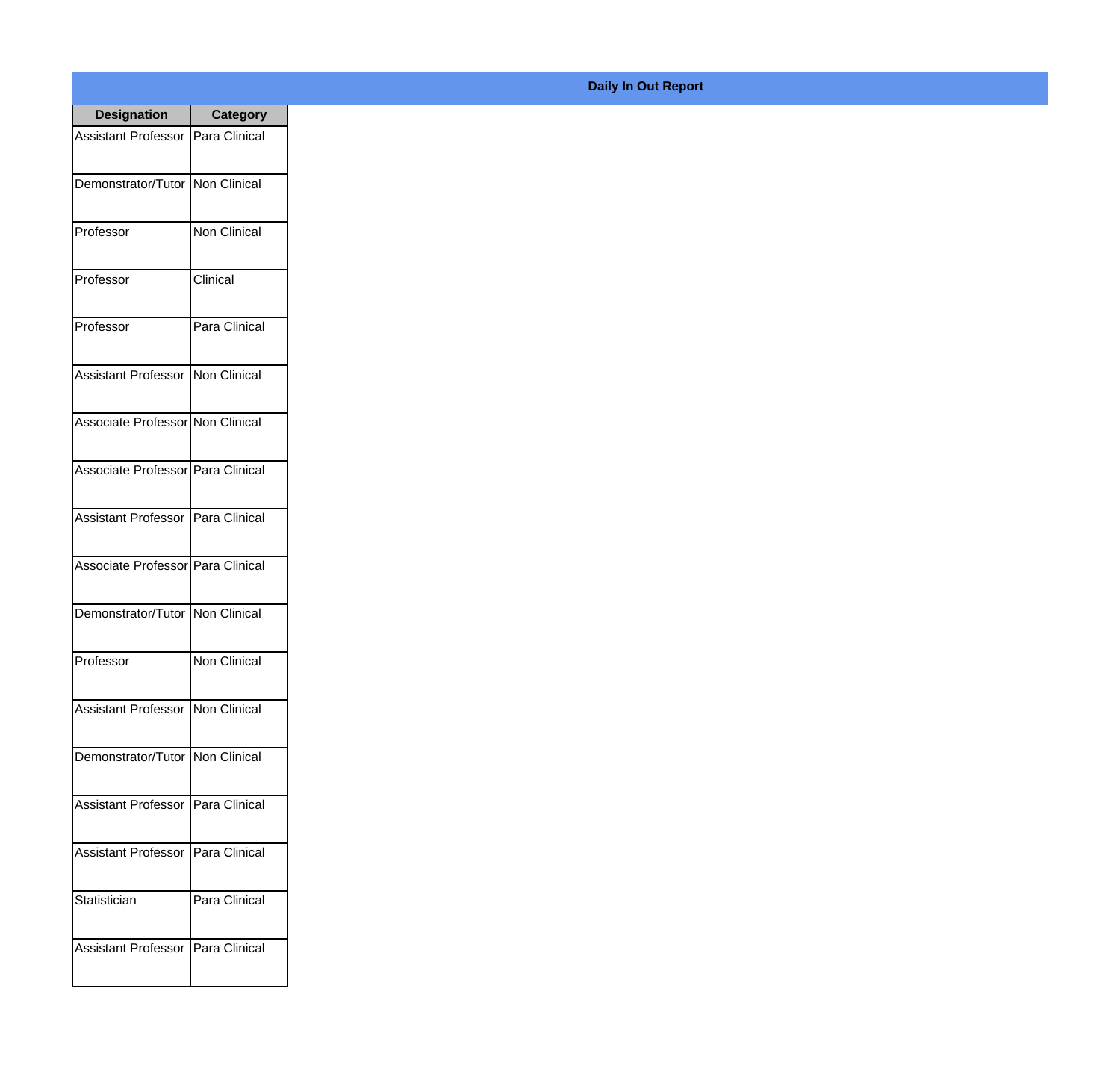|                                                         | <b>Daily In Out Report</b>                            |             |          |          |       |              |                             |  |
|---------------------------------------------------------|-------------------------------------------------------|-------------|----------|----------|-------|--------------|-----------------------------|--|
| <b>Government</b><br>Medical College,<br>Khandwa        | DR PRAMILA VERMA 08 Oct 2020                          |             | 11:30:44 |          | 00:00 | E            | Paediatrics                 |  |
| <b>Government</b><br>Medical College,<br>Khandwa        | <b>DR GARIMA</b><br><b>AGRAWAL VARSHNEY</b>           | 08 Oct 2020 | 10:36:29 |          | 00:00 | E            | Paediatrics                 |  |
| <b>Government</b><br>Medical College,<br><b>Khandwa</b> | <b>DR SIDDHARTH</b><br><b>BANODE</b>                  | 08 Oct 2020 | 09:25:43 |          | 00:00 | E.           | Pharmacology                |  |
| <b>Government</b><br>Medical College,<br>Khandwa        | <b>DR PRIYA KAPOOR</b><br>KAPOOR                      | 08 Oct 2020 | 10:31:50 | 17:01:52 | 06:30 | $\mathsf{P}$ | Pathalogy                   |  |
| Government<br>Medical College,<br>Khandwa               | <b>DR SAPNA</b><br><b>MAHESHRAM</b>                   | 08 Oct 2020 | 10:55:52 |          | 00:00 | E            | Community<br>Medicine       |  |
| Government<br>Medical College,<br>Khandwa               | <b>DR RAJENDRA</b><br><b>SINGH MANDLOI</b>            | 08 Oct 2020 | 12:15:44 | 15:52:23 | 03:37 | $\mathsf{P}$ | <b>Bio Chemistry</b>        |  |
| Government<br>Medical College,<br>Khandwa               | <b>DR SEEMA</b><br>SUDHAKARRAO<br><b>SUTAY</b>        | 08 Oct 2020 | 11:07:59 |          | 00:00 | E            | Forensic<br>Medicine        |  |
| Government<br>Medical College,<br>Khandwa               | <b>DR AJAY</b><br>NARWARIYA                           | 08 Oct 2020 | 11:27:19 |          | 00:00 | E            | Microbiology                |  |
| Government<br>Medical College,<br>Khandwa               | DR SHAIKH M.KHALIQ 08 Oct 2020                        |             | 10:27:13 |          | 00:00 | E            | <b>Bio Chemistry</b>        |  |
| <b>Government</b><br>Medical College,<br>Khandwa        | DR AJAY GANGJI                                        | 08 Oct 2020 | 11:12:10 |          | 00:00 | E            | <b>General Surgery</b>      |  |
| <b>Government</b><br>Medical College,<br>Khandwa        | <b>DR RANJEET</b><br><b>BADOLE</b>                    | 08 Oct 2020 | 14:57:13 |          | 00:00 | E            | <b>General Medicine</b>     |  |
| Government<br>Medical College,<br>Khandwa               | <b>DR NITESHKUMAR</b><br>KISHORILAL<br><b>RATHORE</b> | 08 Oct 2020 | 10:04:31 |          | 00:00 | E            | Pharmacology                |  |
| <b>Government</b><br>Medical College,<br>Khandwa        | <b>DR SANGEETA</b><br><b>CHINCHOLE</b>                | 08 Oct 2020 | 10:50:38 |          | 00:00 | E            | Physiology                  |  |
| Government<br>Medical College,<br>Khandwa               | DR VIJAY NAYAK                                        | 08 Oct 2020 | 17:10:58 |          | 00:00 | E            | Anatomy                     |  |
| Government<br>Medical College,<br>Khandwa               | DR SUNIL BAJOLIYA 08 Oct 2020                         |             | 12:07:26 | 18:24:05 | 06:17 | P            | OTO-Rhiono-<br>Laryngology  |  |
| Government<br>Medical College,<br>Khandwa               | <b>DR NISHA MANDLOI</b><br>PANWAR                     | 08 Oct 2020 | 09:45:12 | 17:18:54 | 07:33 | P            | Obstetrics &<br>Gynaecology |  |
| Government<br>Medical College,<br>Khandwa               | DR NANDINI DIXIT                                      | 08 Oct 2020 | 11:06:45 |          | 00:00 | E            | Paediatrics                 |  |
| Government<br>Medical College,<br>Khandwa               | <b>DR SATISH</b><br><b>CHANDEL</b>                    | 08 Oct 2020 | 11:22:20 | 17:27:44 | 06:05 | P            | Pharmacology                |  |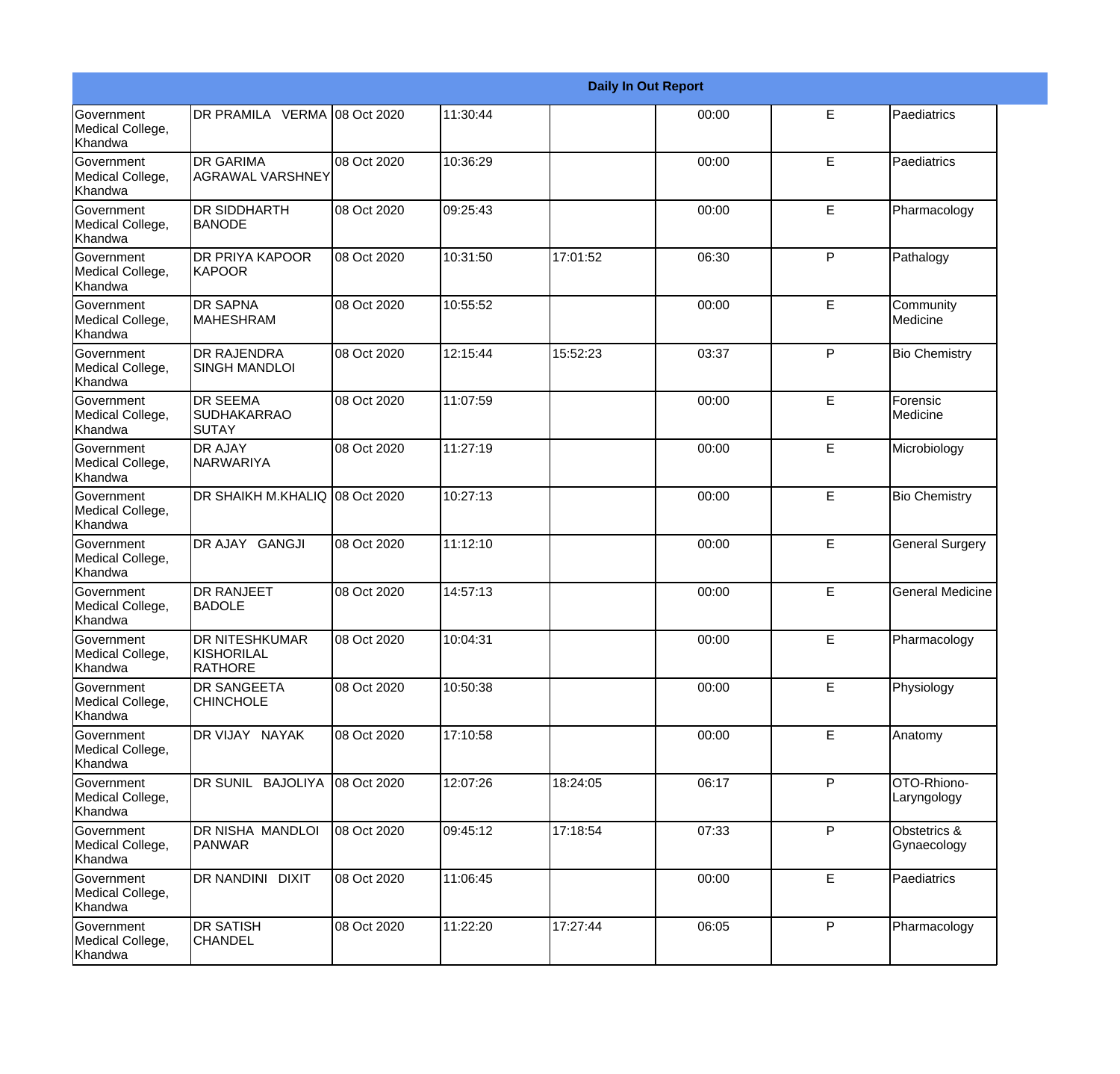| Professor                           | Clinical      |
|-------------------------------------|---------------|
|                                     |               |
| Associate Professor Clinical        |               |
| Associate Professor Para Clinical   |               |
| Demonstrator/Tutor Para Clinical    |               |
|                                     |               |
| Associate Professor Para Clinical   |               |
| Demonstrator/Tutor Non Clinical     |               |
|                                     |               |
| Professor                           | Para Clinical |
| Demonstrator/Tutor Para Clinical    |               |
|                                     |               |
| Professor                           | Non Clinical  |
| Professor                           | Clinical      |
| Assistant Professor Clinical        |               |
|                                     |               |
| Demonstrator/Tutor Para Clinical    |               |
| Demonstrator/Tutor   Non Clinical   |               |
|                                     |               |
| Associate Professor Non Clinical    |               |
| Assistant Professor Clinical        |               |
|                                     |               |
| Associate Professor Clinical        |               |
| Assistant Professor Clinical        |               |
|                                     |               |
| Assistant Professor   Para Clinical |               |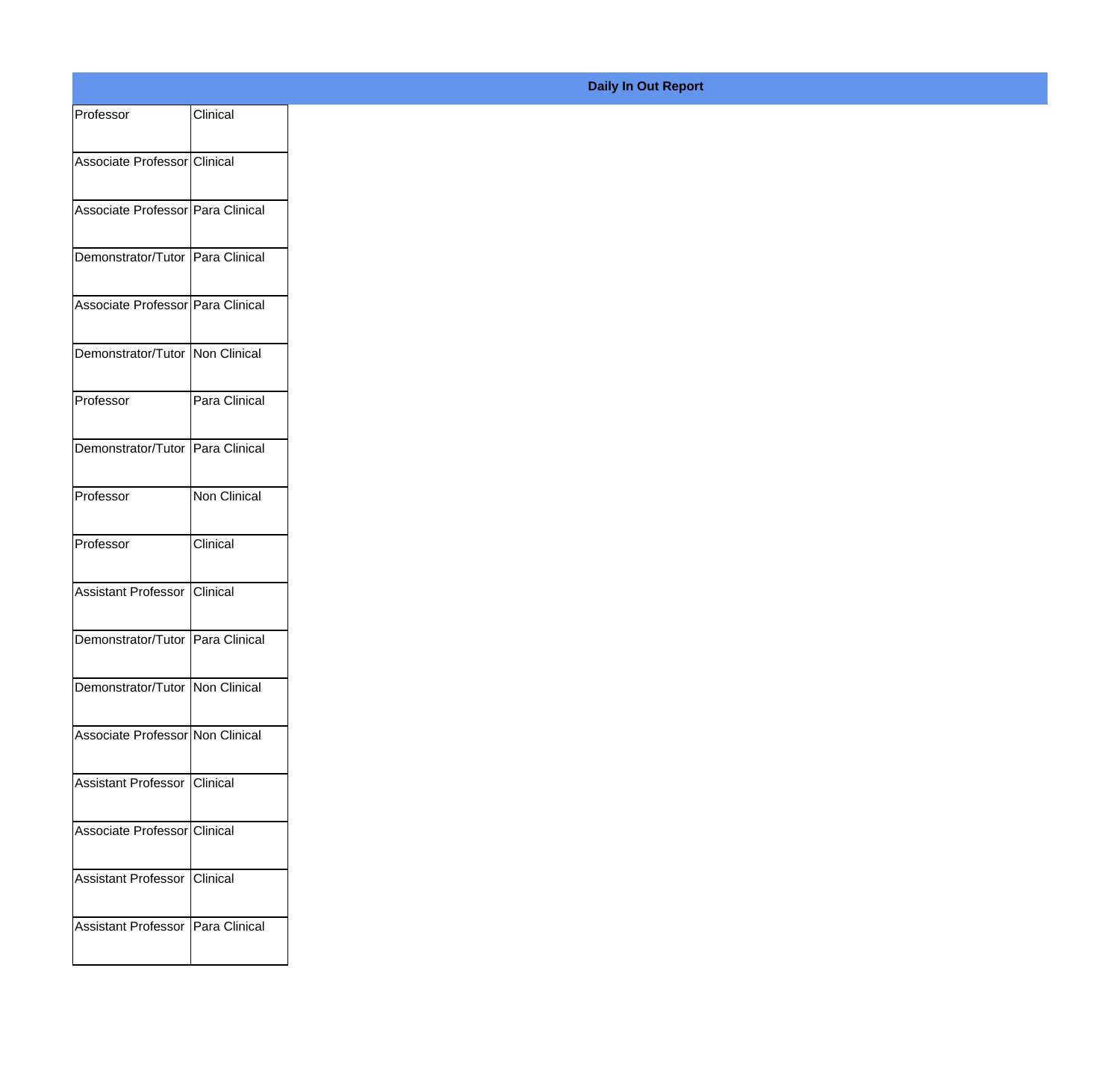|                                                  | <b>Daily In Out Report</b>                    |             |          |          |       |    |                         |  |
|--------------------------------------------------|-----------------------------------------------|-------------|----------|----------|-------|----|-------------------------|--|
| Government<br>Medical College,<br> Khandwa       | <b>DR JITENDRA</b><br> AHIRWAR                | 08 Oct 2020 | 10:42:09 | 17:02:08 | 06:20 | P  | Pathalogy               |  |
| Government<br>Medical College,<br>Khandwa        | <b>DR MUKTESHWARI</b><br>IGUPTA               | 08 Oct 2020 | 11:02:03 | 17:16:56 | 06:14 | P  | Pharmacology            |  |
| Government<br>Medical College,<br>Khandwa        | <b>DR PURTI AGARWAL</b><br>SAINI              | 08 Oct 2020 | 10:55:37 |          | 00:00 | E  | Pathalogy               |  |
| Government<br>Medical College,<br>Khandwa        | DR YASHPAL RAY                                | 08 Oct 2020 | 10:42:09 | 17:55:55 | 07:13 | P  | Anatomy                 |  |
| Government<br>Medical College,<br>Khandwa        | IDR DEEPIKA<br><b>IPANWAR</b>                 | 08 Oct 2020 | 10:51:36 |          | 00:00 | E. | <b>Bio Chemistry</b>    |  |
| Government<br>Medical College,<br>Khandwa        | <b>DR SHAILENDRA</b><br><b>ISINGH CHOUHAN</b> | 08 Oct 2020 | 11:21:28 |          | 00:00 | E  | Orthopaedics            |  |
| <b>Sovernment</b><br>Medical College,<br>Khandwa | MOHIT GARG                                    | 08 Oct 2020 | 13:19:10 |          | 00:00 | E. | <b>General Medicine</b> |  |